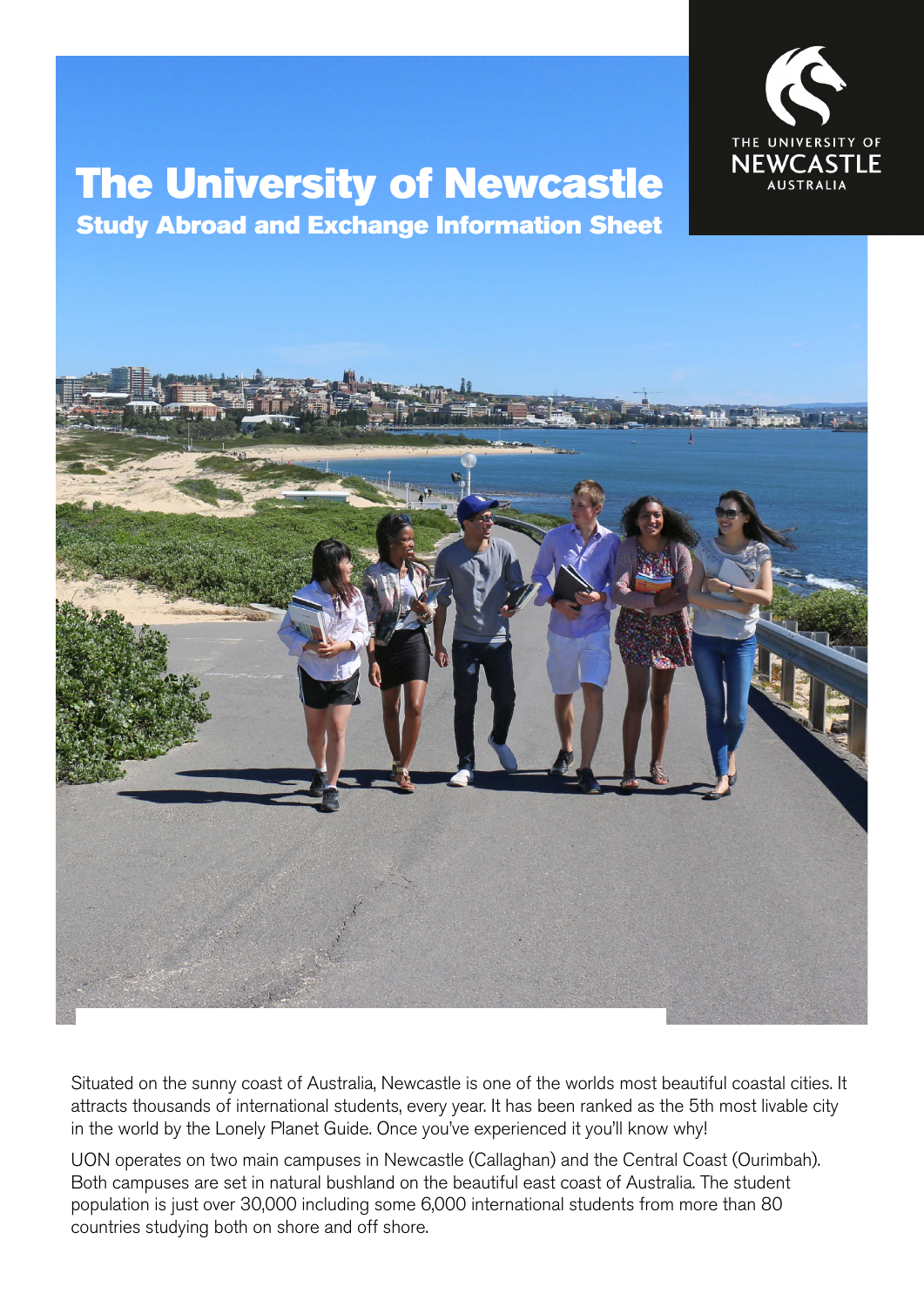## What Can I Study

The University of Newcastle offers a wide variety of interesting, exciting and relevant courses to our visiting study abroad and exchange students.

You can choose courses to extend and complement your core studies with more courses in the same field of study, or you can choose elective courses simply because they might be of interest to you.

#### Popular study areas include:

Accounting Ancient History Architecture and Building Biological Sciences **Chemistry** Chinese (Language) Computer Science & IT Communications and Media studies Creative & Performing Arts **Design** eBusiness **Economics** Engineering (Chemical) Engineering (Civil) Engineering (Computer) Engineering (Electrical) Engineering (Environmental) Engineering (General) Engineering (Mechanical) Engineering (Software) English (Literature) English as a Second Language Environmental Studies Film Media & Culture Studies Fine Art Geo-sciences German (Language) **History** Human Resources Human Geography

International Business Indigenous Studies Japanese **Linguistics** Legal Studies Leisure & Tourism **Music** Management Marketing Marine Science **Maths** Physics Psychology Philosophy Political Science Religious Studies Sociology and Anthropology Sport Science **Statistics** Surveying Tourism [newcastle.edu.au/course](http://www.newcastle.edu.au/course)

#### How many courses can you choose?

You must be enrolled full-time (30-40 units per semester, or 60-80 units per year) to comply with Student Visa regulations and institutional agreements.

| <b>UON</b> | <b>USA</b><br>Credit Value Credit Value Credit Value | <b>ECTS</b> |
|------------|------------------------------------------------------|-------------|
| 80         | 24                                                   | 60          |
| 60         | 18                                                   | 45          |
| 40         | 12                                                   | 30          |
| 20         | 6                                                    | 15          |
| 10         | 3                                                    | 7.5         |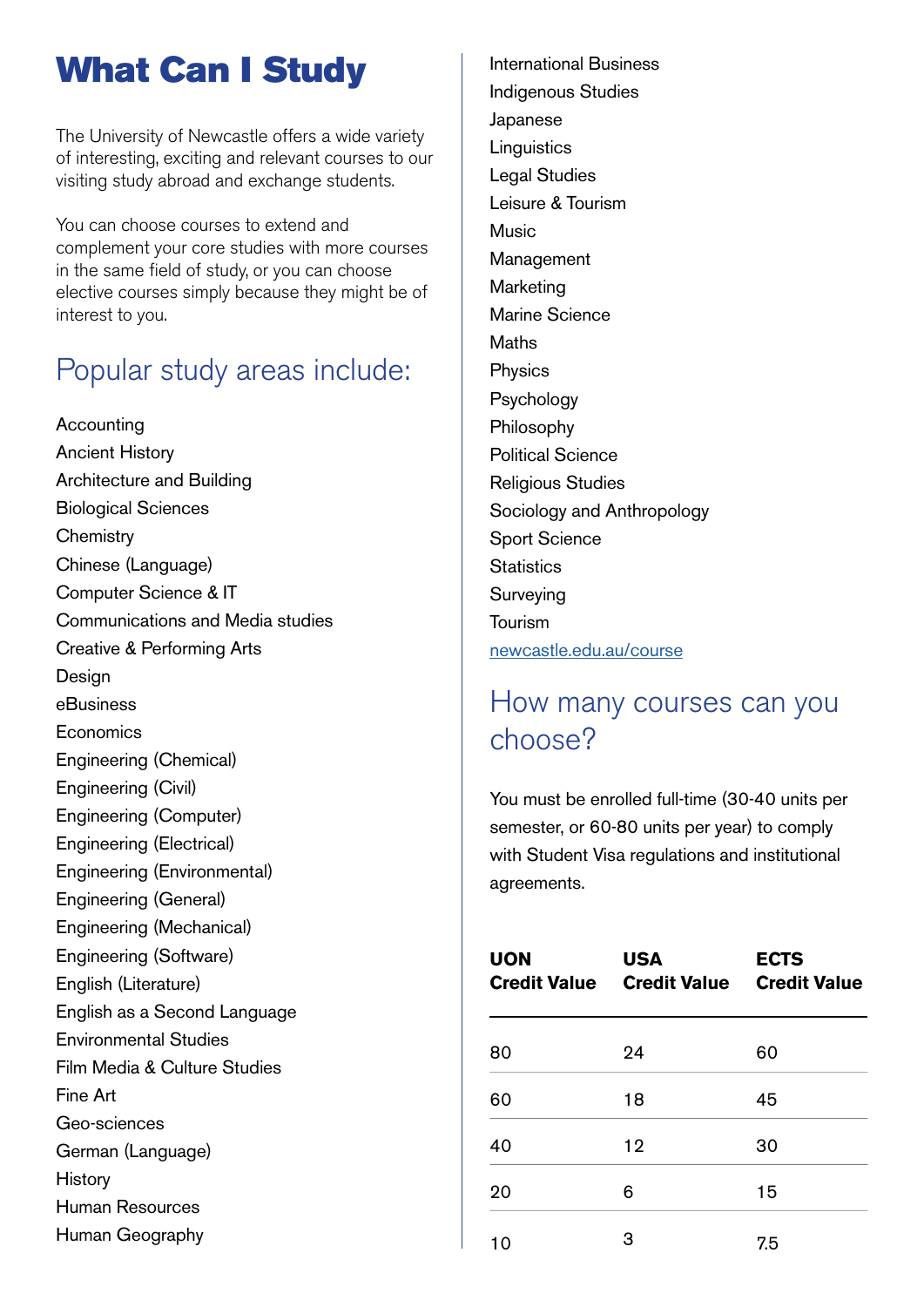## Application

Semester 1: February – June Application Deadline: 30th November

Semester 2: July - November Application Deadline: 30th April

[newcastle.edu.au/studyabroad-apply](http://www.newcastle.edu.au/international/study-with-us/study-abroad-and-exchange/apply-now)

## Supporting Documents:

You must provide original or certified copies of all application documents, unless these are sent directly from the International Office of a partner institution or an authorized representative.

- An official transcript of your student record
- Evidence of English Proficiency as per policy with a minimum GPA of 2.5/4 or equivalent (see "English Proficiency" below)
- Exchange students must have a supporting cover letter from home institution confirming nomination
- Copy of passport if available

## English Proficiency:

IELTS 6.0 (No subtest below 6.0)

I-TOEFL 80 (No subtest below 20)

DAAD C1 (Scores 'b' and above is accepted)

Please refer to the English proficiency requirements table

#### [newcastle.edu.au/english-proficiency](http://www.newcastle.edu.au/about-uon/governance-and-leadership/policy-library/document?RecordNumber=D12/79756P)





## Accommodation

## On Campus Accommodation

UON Student Living is the University of Newcastle's on-campus residential precinct at our Callaghan and Ourimbah campuses. A home for UON students from across Australia and around the world, UON Student Living provides a student experience like no other. If you would like the unique lifestyle, safety and security that you get by living on campus in a diverse global community, UON Student Living is the ideal choice.

[newcastle.edu.au/accommodation](http://www.newcastle.edu.au/future-students/study-at-uon/accommodation-options/uon-student-living/living-on-campus)

## Off Campus Accommodation

For those students who are not placed on campus or don't want live on campus, the Accommodation Service has a comprehensive database and accommodation guide, which offers access to an abundance of quality housing that surrounds the University and Newcastle area. Consequently there is an opportunity for students to live closer to the beach and night life.

For more information visit:

[newcastle.edu.au/campuslife](http://www.newcastle.edu.au/current-students/campus-environment/campus-life)